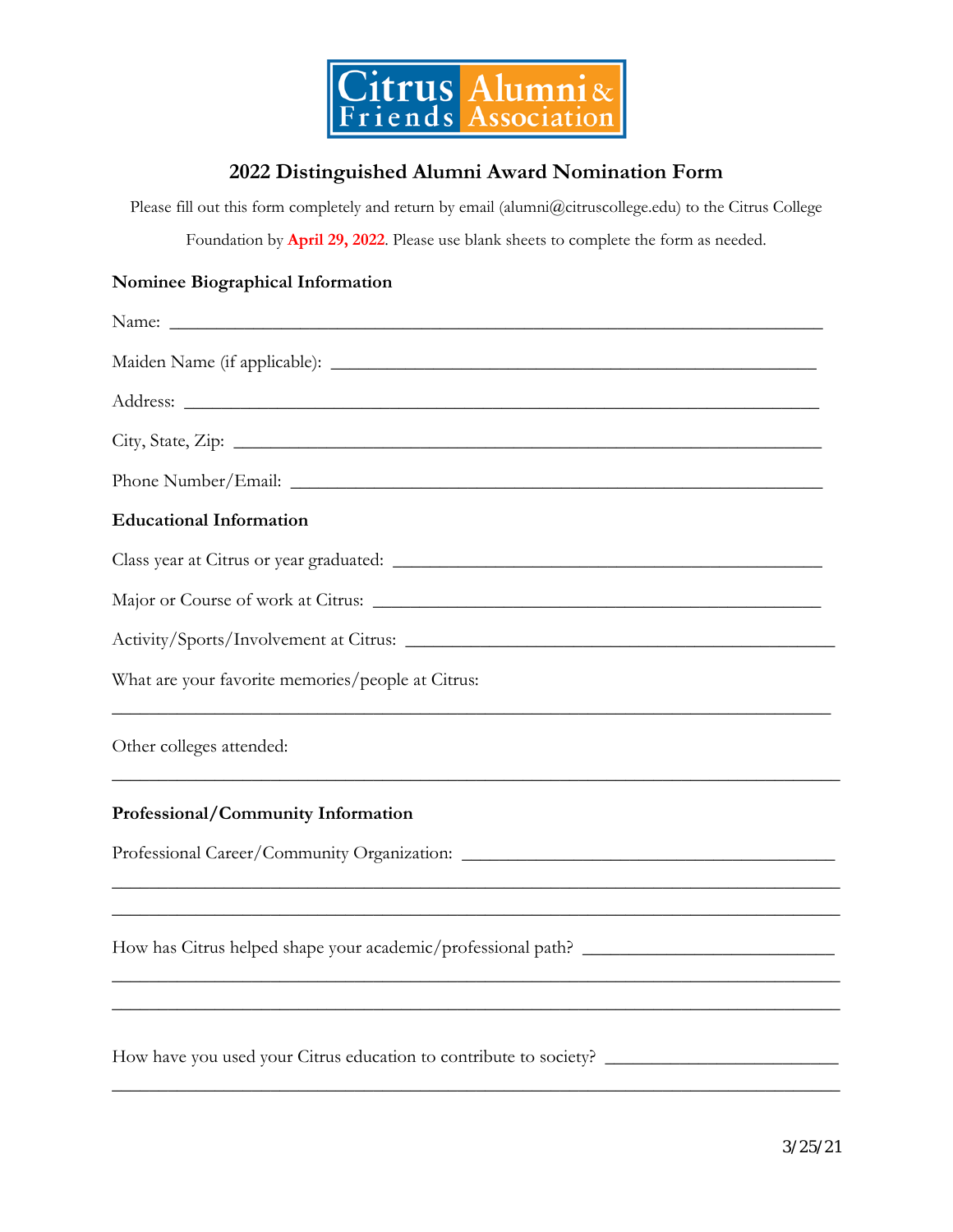

| Special Honor/Awards/Recognition/Major Accomplishment: _________________________  |  |  |
|-----------------------------------------------------------------------------------|--|--|
|                                                                                   |  |  |
| ,我们也不能在这里的人,我们也不能在这里的人,我们也不能在这里的人,我们也不能在这里的人,我们也不能在这里的人,我们也不能在这里的人,我们也不能在这里的人,我们也 |  |  |
|                                                                                   |  |  |
|                                                                                   |  |  |
|                                                                                   |  |  |
|                                                                                   |  |  |
| <u> 1989 - Jan James James Barnett, amerikan berlindar (h. 1989).</u>             |  |  |
|                                                                                   |  |  |
|                                                                                   |  |  |
|                                                                                   |  |  |
|                                                                                   |  |  |
|                                                                                   |  |  |
| ,我们也不能在这里的时候,我们也不能在这里的时候,我们也不能会在这里的时候,我们也不能会在这里的时候,我们也不能会在这里的时候,我们也不能会在这里的时候,我们也不 |  |  |
|                                                                                   |  |  |
|                                                                                   |  |  |
|                                                                                   |  |  |
|                                                                                   |  |  |
|                                                                                   |  |  |
|                                                                                   |  |  |

For any questions, please contact:

Citrus College Foundation

1000 W. Foothill Blvd. Glendora, CA 91741 Email: foundation@citruscollege.edu or Phone: (626)914-8825